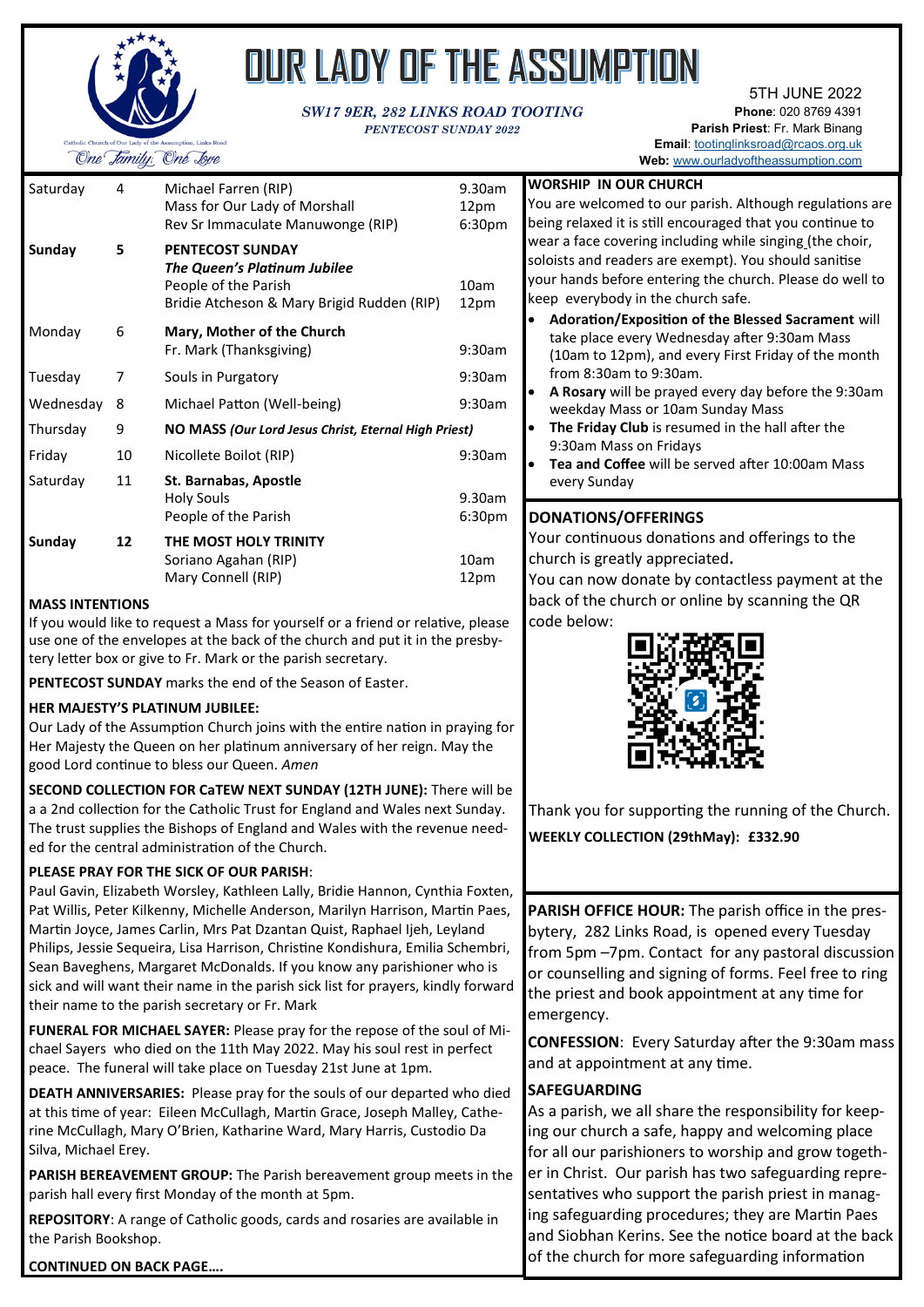**CONFIRMATION CLASSES** : Confirmation Classes are held every Wednesday in the Church at 7 pm.

#### **FIRST HOLY COMMUNION CLASSES**

Catechism classes for candidates for First Holy Communion are in progress every Saturday in the Parish Hall, 11:30am to 12:30pm. Parents kindly bring your children on time for these sessions.

**CHOIR PRACTICE:** Choir practice will be held every **MONDAY** in the church at **7pm**. Old and new members are welcome come and sing and praise God.

**APPRECIATIONS:** Thank you for being an indefatigable and dynamic parishioner. Your sincere contribution and support is highly appreciated. God bless you.

#### **PARISH DATES FOR YOUR DIARIES**

1) First Holy Communion 19th June - 12pm 2) Confirmation 20 and 27th July - 12pm 3) Parish Feast Day/International Day Celebration 14th August - 11am 4) Archbishop John Wilson Pastoral Visit 11th December - 10am

**SYNOD 2023**: We have put an update on our website, please see <https://stmarystooting.weebly.com/synod.html> (there is a link also on the home page of our website). Please continue to pray for the Synod—there are prayer cards are at the back of the church and the synod prayer is shown below:

#### Prayer for the Synod:

We stand before You, Holy Spirit, as we gather together in Your name.

With you along to guide us, make Yourself at home in our hearts; Teach us the way we must go And how we are to pursue it.

We are weak and sinful: do not let us promote disorder. Do not let ignorance lead us down the wrong path nor partiality influence our actions.

Let us find in You our unity so that we may journey together to eternal life and not stray from the way of truth and what is right.

All this we ask of You who are at work in every place and time, in the communion of the Father and the Son, forever and ever.

Amen.

#### **WELCOME TO NEW PARISHIONERS**

We welcome all new parishioners. We are pleased to have new members in our parish family. Be a part of us. We love you. God bless you.

## **"**OUR LADY OF THE ASSUMPTION, ONE FAMILY, ONE LOVE**"**